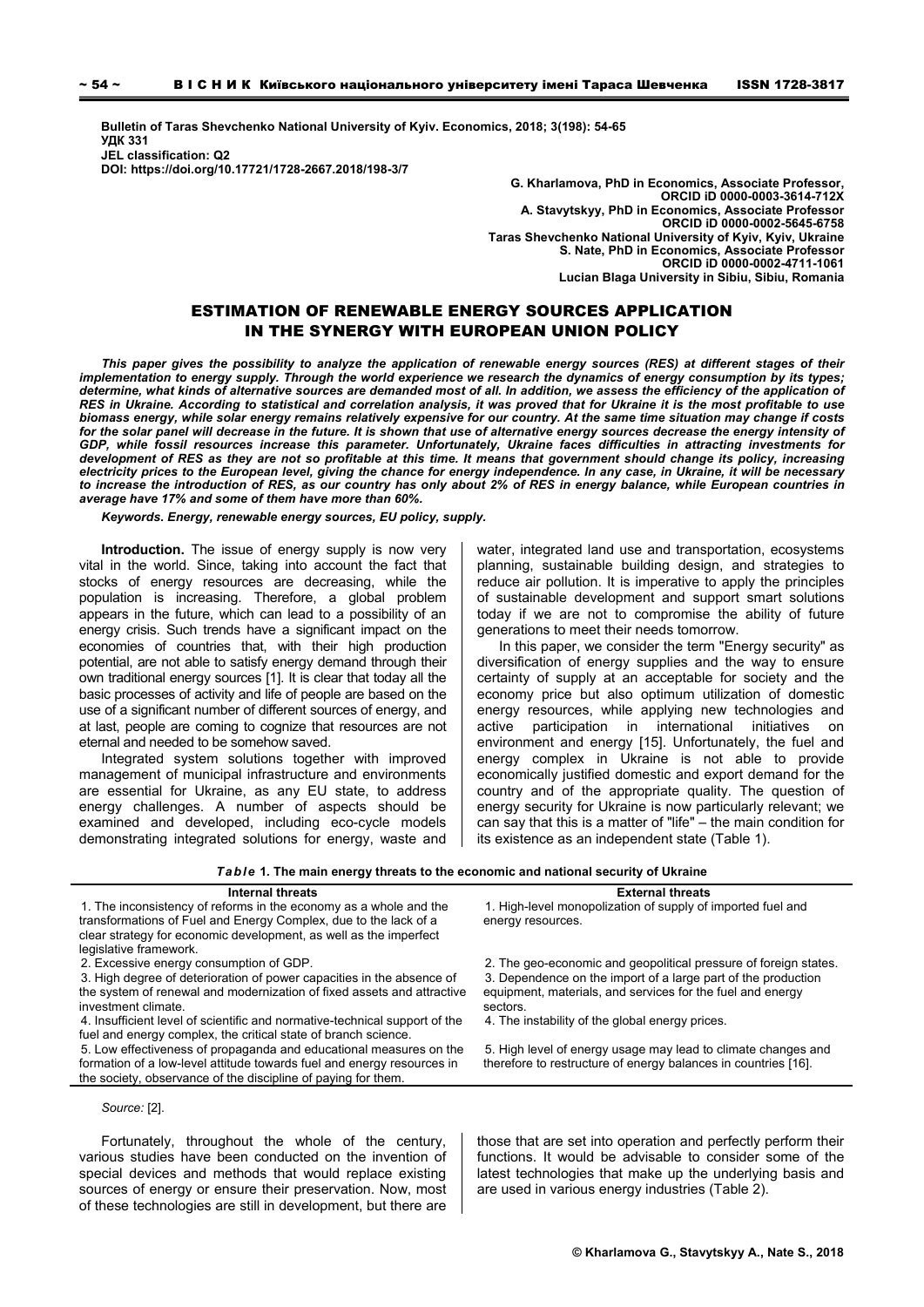| Table 2. Promising newest technologies in power engineering |                                                                                                                        |                                                                                                                                                                |                                                                                                           |                                                                                                             |
|-------------------------------------------------------------|------------------------------------------------------------------------------------------------------------------------|----------------------------------------------------------------------------------------------------------------------------------------------------------------|-----------------------------------------------------------------------------------------------------------|-------------------------------------------------------------------------------------------------------------|
| New technology                                              | <b>Status</b>                                                                                                          | <b>Initial introduction</b>                                                                                                                                    | <b>Potentially supplant</b>                                                                               | <b>Potential applications</b>                                                                               |
| Managed<br>thermonuclear fusion                             | Theory<br>and experiments over<br>50 years                                                                             | Approximately 7-10 years<br>of widespread use<br>(approx. 2027)                                                                                                | Combustible minerals.<br>renewable energy,<br>nuclear power                                               | Generation of electric energy,<br>space flights                                                             |
| Geothermal energy                                           | Distribution of technology                                                                                             | Already used                                                                                                                                                   | Combustible minerals.<br>nuclear power                                                                    | Generation of electricity,<br>heat                                                                          |
| <b>Biofuels</b>                                             | Spreading technology                                                                                                   | Already used                                                                                                                                                   | Flammable minerals                                                                                        | Energy conservation,<br>transportation                                                                      |
| Hydrogen power                                              | Technology distribution<br>(hydrogen fuel cells);<br>Theory and experiments<br>for less expensive<br>hydrogen products | Already used for other<br>hydrogen products, their entry<br>into the market is scheduled<br>for the next<br>5 years (approx.2019)                              | Other energy-saving<br>technologies (chemical<br>current sources,<br>combustible minerals)                | Energy conservation                                                                                         |
| Nanodel battery                                             | Working patterns                                                                                                       | It was firstly designed in 2007<br>at Stanford University.<br>Now at the stage of<br>perfection. Estimated<br>implementation date<br>10-15 years (approx.2032) | Other energy conservation<br>technologies: hydrogen<br>power, chemical power<br>supplies and fossil fuels | Portable computers, mobile<br>phones, electric cars. Power<br>saving from the power grid                    |
| lonistor                                                    | The spread of technology<br>and the continued<br>development                                                           | Wide implementation has not<br>yet gotten, technology<br>upgrades every year (approx.<br>2025)                                                                 | <b>Batteries</b>                                                                                          | Recuperative Braking;<br>fast-charging, durable,<br>flexible and environmentally<br>friendly energy sources |
| Wireless<br>transmission of<br>electricity                  | Working samples /<br>Distribution and transition<br>into consumer goods<br>category                                    | Slowness. Wide use after<br>3-5 years (approx. 2020)                                                                                                           | <b>Batteries</b>                                                                                          | Wireless power equipment<br>(PCs, smartphones, etc.)                                                        |
| Organic solar cells                                         | Laboratory samples                                                                                                     | Widespread use in<br>5-7 years (approx.2023)                                                                                                                   | Silicon Solar Battery                                                                                     | Electricity generation                                                                                      |

*Source*: authors based on [3]

First, it should be noted that the time when certain developments will be implemented, is approximate and averaged for the world as a whole. In addition, Table 2 considers the positive scenario of technology development, without taking into account the subjective factors that may arise in the future. For clarity, we mentioned a chronological schedule for the emergence and application of promising technologies in the energy sector (column "Initial introduction"). It is clear that for Ukraine the given schedule will be different. There will be a bias of about 5– 10 years, compared with more developed countries. After all, for example, the same alternative energy sources, which include solar and geothermal energy, are only beginning to gain popularity in Ukraine.

One of the main sectors of human life where people use different sources of energy to create their comfortable existence is the public housing. That is why recently a considerable number of devices for energy saving appeared in this area. Table 3 lists the three major newest devices that are already used to save energy in the housing and are more widely available to most users.

| Table 3. The latest technologies in the public housing |  |
|--------------------------------------------------------|--|
|--------------------------------------------------------|--|

| <b>Technology</b>                         | Principle of operation                                                                            |  |  |
|-------------------------------------------|---------------------------------------------------------------------------------------------------|--|--|
| Heat accumulator for residential premises | Electric heater accumulates thermal energy at night time (at low "night" tariff for electricity), |  |  |
|                                           | and then gives off heat, due to the use of materials of high heat capacity                        |  |  |
| LED profiles                              | Profiles are based on LEDs that not only longer lasting, but also more economical than            |  |  |
|                                           | conventional lamps                                                                                |  |  |
|                                           | One of the elements of a smart home that provides efficient power consumption and is              |  |  |
| Smart Lighting                            | based on motion sensors                                                                           |  |  |

*Source:* authors on the base [4–6].

As for Ukraine, for the last five years, LED-profiles of various types have begun to be used in the light-fitting premises, and more affluent users have installed intelligent lighting in their homes.

Keeping in mind all the latest technologies that are developed or are already being used in the energy sector the renewable energy sources (RES) are the most available alternative nowadays. The goal of the article is to prove this statement based on statistical data of energy sector.

**Literature review: world experience in the application of renewable energy sources.** The highest interest in RES was accompanied by the increase of financing in R&D in the energy sector by both state budgets and private companies,

including energy companies. That is displayed by the countries that are strongly dependent upon the import of traditional energy resources (the European Union countries, the USA, Japan, later China, etc.). Substantial progress was quickly made in improving energy independence and engineering-and-economic performance indicators of technologies of turning RES into heat and electricity. The technologies of RES energy conversion have become competitive with the traditional technologies. As a result of intensive research, the cost of the energy received from biofuel, produced by wind power stations, photoelectric transformers, sun, heat, geothermal and bioenergy power plants, reduced massively [4].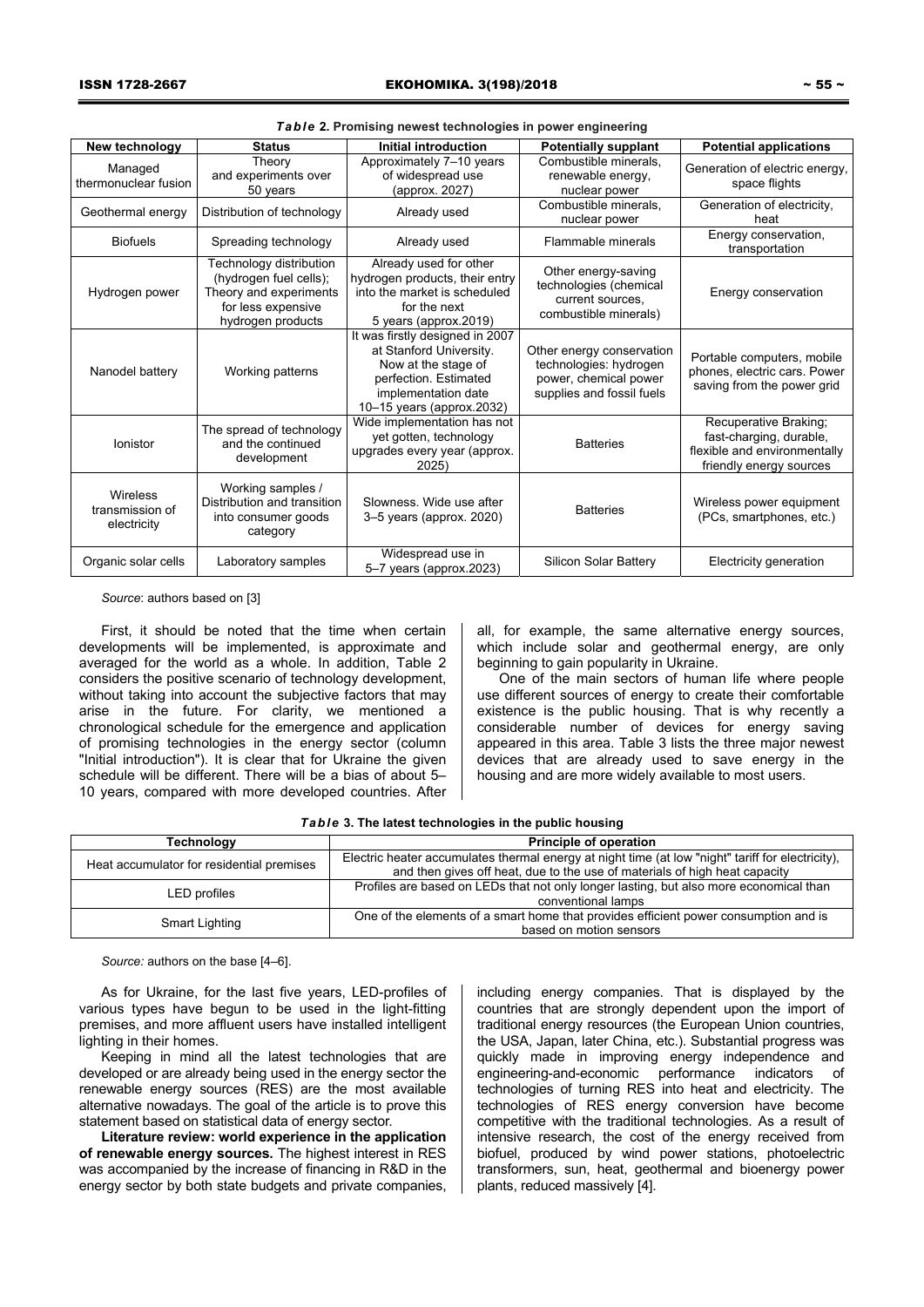

**Fig.1. Tendencies of change of energy cost from different RES, USD** 

*Source:* author's on the base of data [7].

This gave the reason to consider RES as one of the key trends of the world power industry able to promote solving global energy and ecology problems of the humanity caused by the permanent growth of the population and the growing consumption of energy. By forecasts, that will grow by 2020 up to 18–20 billion tons o.e. per year [7].

Today RES provide a sizable contribution to the world energy consumption that is estimated approximately as 19% [7]. However, there is a backside of the coin. It should be noted that the hydropower potential of big rivers of the world has already been used by one third, at this its unused part is mostly concentrated in developing countries and the further development of the high hydropower industry is limited, among other things, by ecological limitations (flooding of great territories, etc.).

When the traditional power industry based on organic energy resources has been growing since the beginning of the XXI century (on average with the rate of only 1–1,5% per year), the new RES technologies have been developing at the same time with the average rate of tens of percent per year [6]. Such fast pace of RES entering the energy market to which new technologies reach out for decades shows that RES are becoming a more and more serious "player" and is worth great attention. The countries that are leaders in investments in RES include China, the USA, Germany, Italy and India. Integral rates of renewable energy sources development in the world in the period are given in Table 4.

| <b>Indicator</b>                                      | <b>Measurement</b> | 2015  | 2016  |
|-------------------------------------------------------|--------------------|-------|-------|
| New investment (annual) in renewable power and fuels  | billion USD        | 312.2 | 241.6 |
| Renewable power capacity (total, not including hydro) | <b>GW</b>          | 785   | 921   |
| Renewable power capacity (total, including hydro)     | <b>GW</b>          | 1,856 | 2,017 |
| Hydropower capacity                                   | <b>GW</b>          | 1.071 | 1,096 |
| Bio-power capacity                                    | <b>GW</b>          | 106   | 112   |
| Bio-power generation (annual)                         | TWh                | 464   | 504   |
| Geothermal power capacity                             | GW                 | 13    | 13.5  |
| Solar PV capacity                                     | GW                 | 228   | 303   |
| Concentrating solar thermal power capacity            | GW                 | 4.7   | 4.8   |
| Wind power capacity                                   | <b>GW</b>          | 433   | 487   |
| Solar hot water capacity                              | GWth               | 435   | 456   |

#### *Table* **4. Rates of RES development in the world**

#### *Source*: [7].

At present 138 countries of the world have formulated the target indicators of the RES development for a longer perspective. Figure 2 illustrates the goal that the countries set themselves up to 2020. In most, it is planned to achieve

the RES contribution to the energy balance at the level from 10 to 30%. The most ambitious target indicators are approved in the European Union.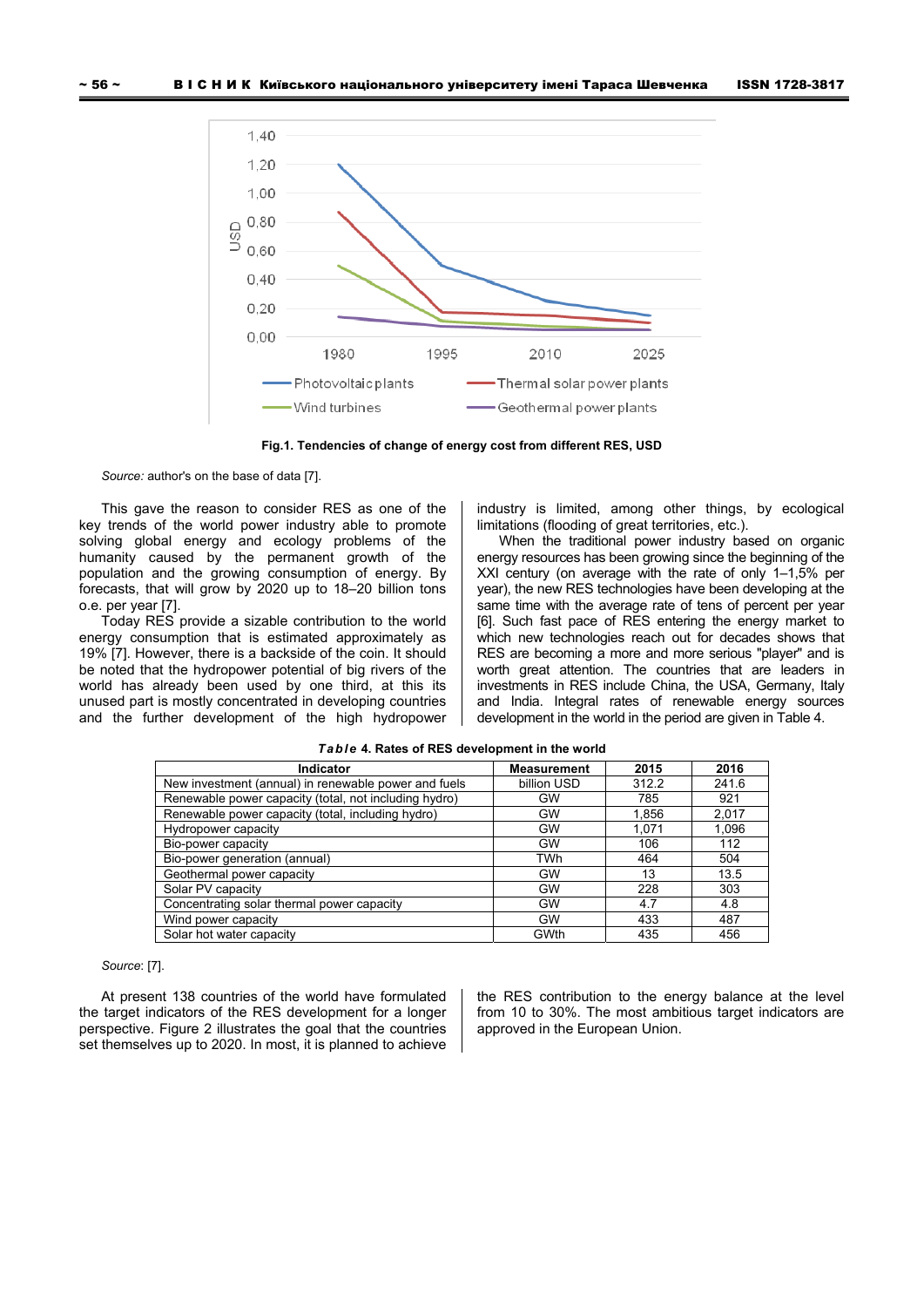

**Fig. 2. Rates of the RES contribution to the final consumption of energy in the EU countries and goals for 2020.** 

*Source:* Authors' on the base of [7].

**Methods of encouragement to use RES in Ukraine.**  Ukraine has the significant potential to develop RES. All the regions of the country have possibilities to use RES. At the same time, the introduction of RES in the country is too slow. Its contribution to the country's energy balance is not significant, especially, if to consider best practices in the neighbour states (see Annex 1). At present, the rate of RES (biomass) in Ukraine is about 2% only. Nevertheless, the Law of Ukraine "On Alternative Sources of Energy" [8] adopted in 2003 promises that the share of RES is to increase to 6-7% before 2030. There are many reasons for this state of things. The main one is the absence of the system that economically stimulates the transition to RES usage, the declarative nature of normative legal acts that have no concrete mechanisms of its implementation and low-performance discipline. One can not say that nothing is being done in this aspect, but what is being done is not enough to compensate the negative tendencies, such as the global increase of prices for energy carriers, the

increase of the country's energy dependence level and the environmental contamination. Ukraine still does not introduce new kinds of RES, not invest in technologies, not develop the production based on new technologies. Thus, it preserves its technological backwardness and can lose its chance to enter the European Community.

Factors favourable to the RES development in Ukraine are as follows:

• the increase of prices for traditional energy carriers:

 ensuring of requirements of ecological norms and standards;

• a growing chance to enter the European Community;

• the necessity to replace the worn-out key assets.

The technically achievable potential of the production of energy carriers from renewable sources of energy and alternative kinds of fuels above 98.0 million tons of reference fuel per year.

## *Table* **5. Potential of RES in Ukraine**

| N <sub>2</sub> | <b>RES</b>                                                               | Yearly technically achievable potential |                        |  |
|----------------|--------------------------------------------------------------------------|-----------------------------------------|------------------------|--|
|                |                                                                          | bln. kilowatt-hours/year                | million tons o.e./year |  |
| 1.             | Wind energetics                                                          | 79.8                                    | 28                     |  |
| 2.             | Solar energetics, including:                                             | 38.2                                    | 6                      |  |
| 2.1.           | - electrical one                                                         | 5.7                                     |                        |  |
| 2.2.           | - thermal one                                                            | 32.5                                    |                        |  |
| 3.             | Small hydropower                                                         | 8.6                                     |                        |  |
| 4.             | Bioenergetics, including:                                                | 178                                     | 31                     |  |
| 4.1.           | - electrical one                                                         | 27                                      | 10.3                   |  |
| 4.2.           | - thermal one                                                            | 151                                     | 20.7                   |  |
| 5.             | Geothermal energetics                                                    | 97.6                                    | 12                     |  |
| 6.             | Environmental energy                                                     | 146.3                                   | 18                     |  |
|                | Total amounts of replacement of traditional and natural energy resources | 548.5                                   | 98                     |  |

*Source:* Made up by the authors on the basis of the data of Bloomberg New Energy Finance.

According to Table 5, the total amounts of replacement make up almost half of the total energy balance of the country. Ukraine has favourable conditions for the development of wind energetics, solar energetics, and

midget power plants should be renewed – those that require renewal. The technically achievable energy potential of renewable energy sources regarding all the regions of the country is totalled up in Figure 3.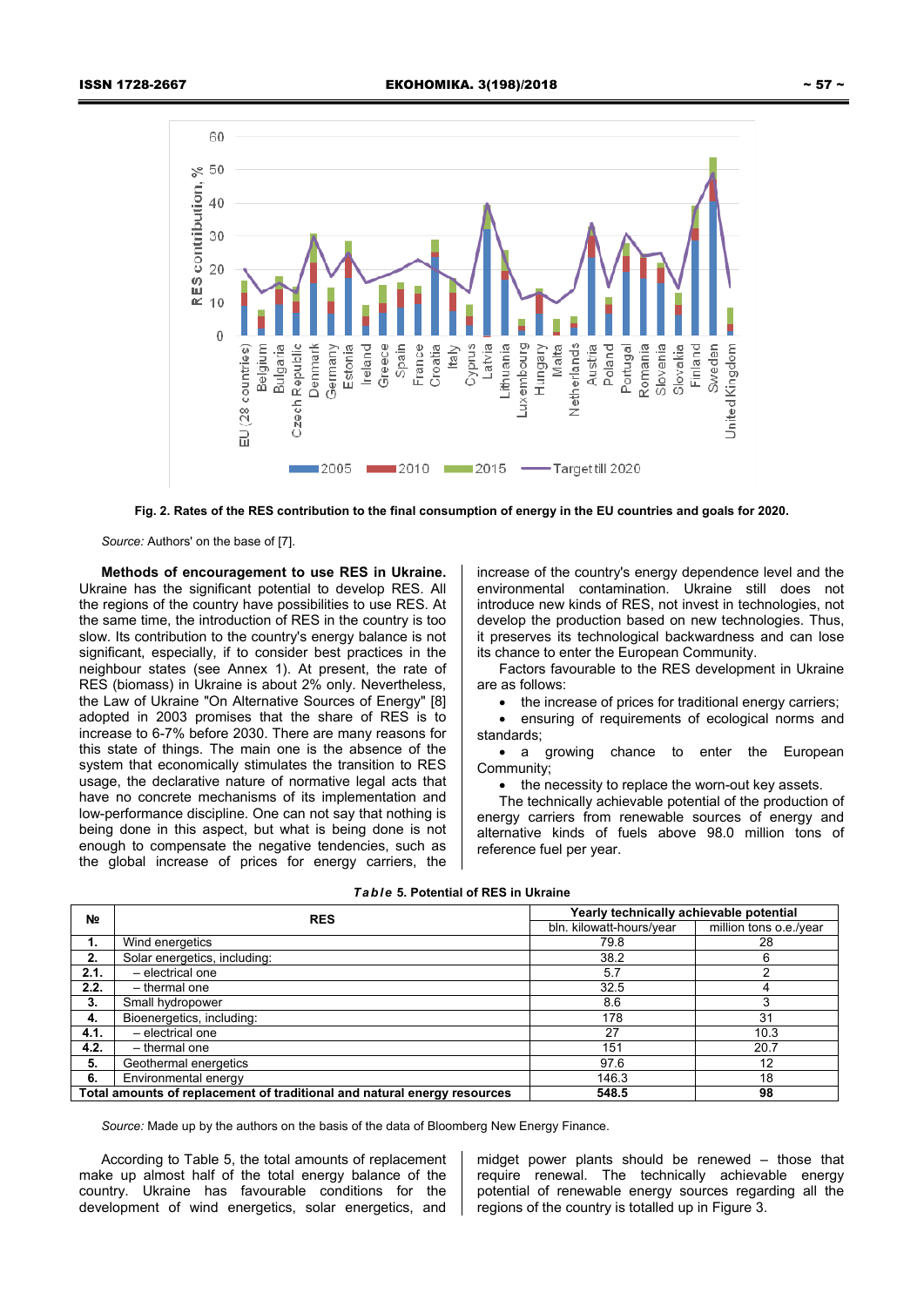

**Fig. 3. Potential of different kinds of RES in million tons o.e.** 

*Source:* Made up by the authors on the basis of the data of Bloomberg New Energy Finance.



Figure 4 illustrates how many tons of energy sources can be replaced be RES in perspective.



*Source:* Made up by the authors on the basis of the data of Bloomberg New Energy Finance.

As seen, the available potential of RES in Ukraine, its scientific and industrial potential allow it in the nearest time substantially accelerate the speed of RES usage in the country. However, for this, it is necessary to create the conditions to stimulate the development of this sphere taking proper measures and using European countries' experience (Annex 1). A number of general political and economic factors will condition the development of the RES sector in Ukraine. Largely, this is the stable legislative authority oriented at the stable development and growing wealth, the effective executive authority that is worth trusting it and judicial authority that provides legal reliability.

In the entire world, some countries invest in RES more than in other kinds of energy production. Net investments in additional production facilities for the extraction of fossil fuel are 132 bln USD whereas in ecologically clear sources 242.5 bln USD were invested [6]. The overwhelming

majority of investments is in solar and wind power, their share is more than 90% of all the investments. Anyway, there is the problem of lack of the information about the benefits (financial, social and ecological ones), the profitability of investments in RES usage. There are some factors that stimulate investments in the new forms of energy production and some competition problems. One of the reasons for using renewable resources is lower expenditures on the support of the local energy production and on its possibility which is better for the countries having no developed infrastructure. There are also some other factors that make the investments in renewable energy sources attractive:

 RES industry is an enough "depoliticized" branch of electric power industry;

 RES industry is positively accepted by local communities due to its ecological cleanness;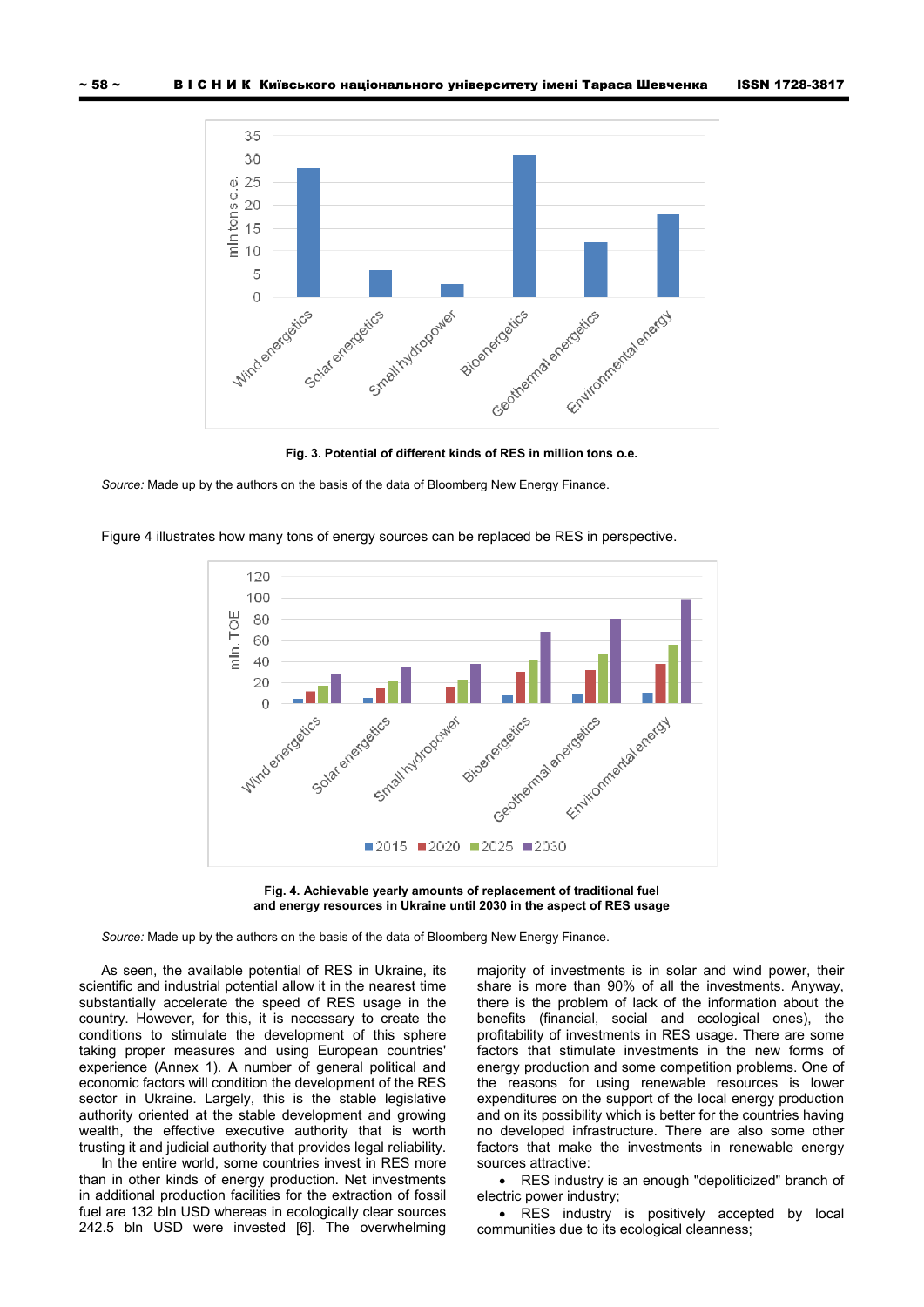• the absence of necessity to pay for fuel to other countries motivates the state to support renewable energy sources industry in almost all the countries where it develops;

 relatively stable cost of production. Prices for oil and gas change permanently. At the same time, the cost of solar batteries and their installation come down every year.

To increase the volume of investments in Ukrainian RES it is necessary:

1. To improve the regulatory base, to increase the standards of transparency and accountability.

2. To improve the state of things in the financial sector, i.e. to reduce the cost of loans and in this way to improve credit conditions which are necessary for long-term projects in the industry.

3. To arrange the issue of allocating ground areas for the objects of renewable energy sources industry.

4. To improve the technical specialists' qualification.

5. To solve the problems with connecting to the interconnected network.

**Influence of factors on the volume of investments in RES in Ukraine.** To determine the degree of the relationship between the following factors: average price for the RES electric energy, electric energy production and the amount of the world investments, amount of investments in RES in Ukraine (as the dependent factor); we use correlation analyses (Table 6).

| Index                             | <b>Correlation ratio</b> |
|-----------------------------------|--------------------------|
| Average price for electric energy | -0.91                    |
| Electric energy production        | 0.87                     |
| Amount of world investments       | 0.49                     |
|                                   |                          |

We have the following:

• The correlation ratio is -0.91 and enters the range from 0.9 to 1 that, according to the Chaddock scale, shows a very strong coupling between the "Amount of investments" and "Average price for electric energy" parameters, but it is negative which shows the inverse relation.

 The value of the ratio between the "Amount of investments" and "Production of electric energy" parameters equals 0.87, which enters the range from 0.7 to 0.9 and means a high level of correlation.

• The 0.49<0.5 ratio displays the weak dependence between the "Amount of investments" and "Amount of world investments" parameters. It means that the total amount of investments in the sphere of renewable energy sources in the world has little influence on the volume of investments in Ukraine.

It says that even on the level of slight look the situation with RES in Ukraine is far from the world tendencies.

**Determination of the kinds of the alternative power industry in Ukraine that are perspective for investing.**  The simplest and the most exact way to estimate the potential of different kinds of the alternative power industry is the index method that envisages further calculation of the integrated index. The calculated integral estimation will

show the most perspective direction of the alternative power industry. Taking into account that investment attractiveness depends, first, upon the effectivity of investments, the basic factors that we will take to determine the perspectives of investing in the alternative power industry will be as follows:

– modern stage of the RES usage in Ukraine;

– capital investments in the construction of power stations of different kinds;

– yearly technically achievable potential of nontraditional power industry;

– total amounts of traditional organic fuel resources saving;

– the capacity of power stations till 2030 to the potential script of development.

US National RES laboratory calculated expenses for construction of appropriate power plants, which indicated in Figure 5. Relying on calculations of Renewable Energy Institute of NAS of Ukraine, general annual technically achievable potential of RES of Ukraine is almost 98 MTE, or more than 50% of energy consumption of Ukraine to the present day, and 30% of energy consumption in 2030 (Figure 6).



**Fig. 5. Expenses for construction of different power plants** 

*Source:* Made up by the authors on the basis of the data NRELUSA.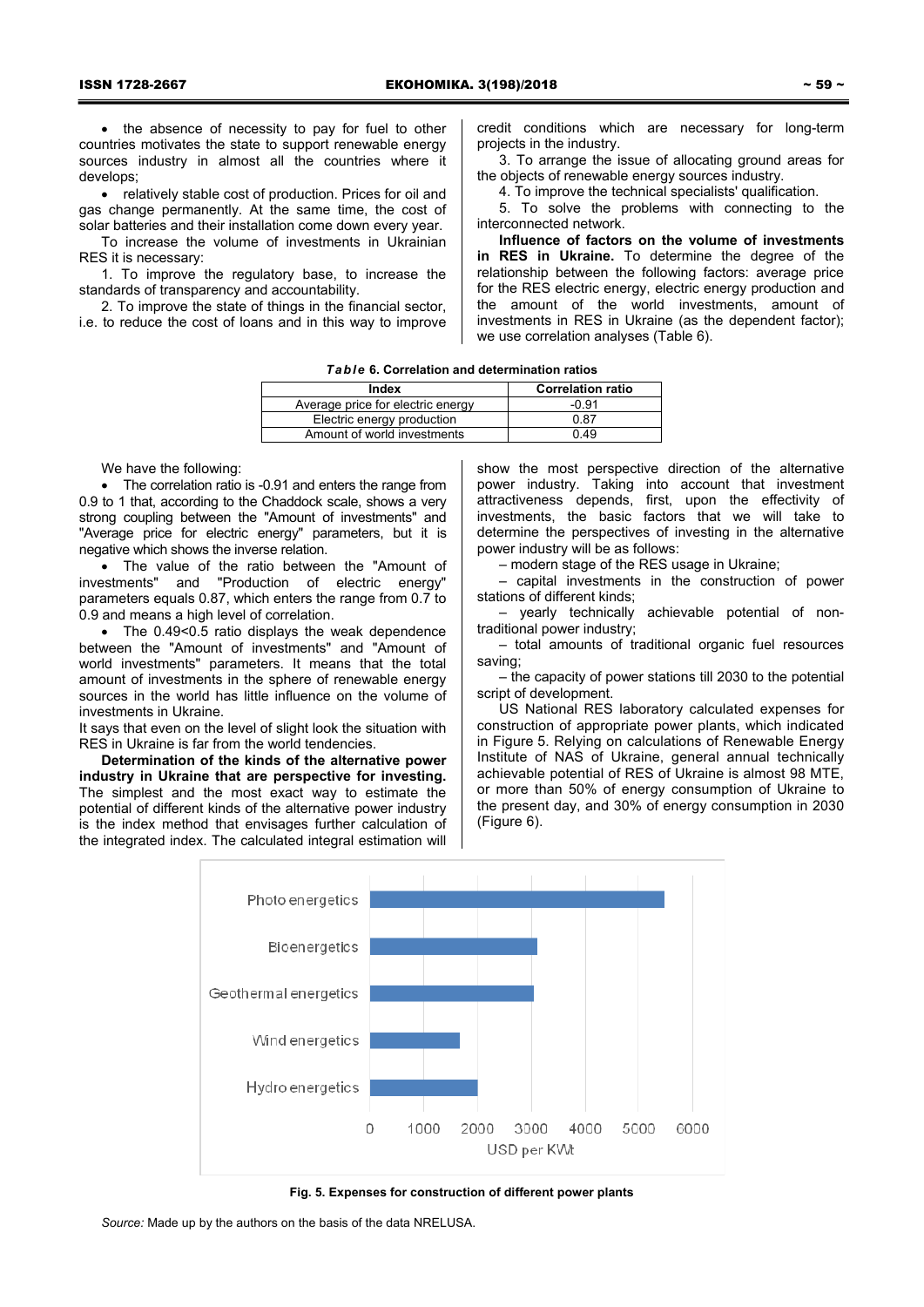

**Fig. 6. The capacity of power plants using RES in Ukraine according to potential basic development scenario until 2030** 

*Source: A*uthors' based on the data of NAS of Ukraine.

Here we are calculating standard values of the most viable type of RES. The formula of standardized values per each value of RES type:  $Y_{ij} = \frac{(Z_{ij} \cdot \min_{ij})}{(\max Z_{ij} \cdot \min Z_{ij})}$  $Y_{ij} = \frac{(Z_{ij} \cdot \min_{ij})}{(\max Z_{ii} \cdot \min Z_{ii})}$ , where  $\min(\max)Z_{ii}$  – minimum/maximum deviation value;  $Y_{ii}$  – standardized value  $X_{ij}$ . The deviation is calculated by the formula  $Z_{ij} = X_{ij} - \overline{X_{ij}}$  – for positive factors of RES

development or  $Z_{ij} = \overline{X_{ij}} - X_{ij}$  – for negative ones, where  $X_{ij}$  is *i*- the value of *j*- a type of unconventional energy;  $\overline{X_{ij}}$  – average value;  $Z_{ij}$  – deviation from the average value. Thus, we got standardized values for V group of values of RES types (Table 7).

| <b>RES</b> type  | capacity<br>Installed | ৳<br>energy<br>amount<br>₽<br>renewable<br>obje<br>general<br>The | potential<br>technically<br>vable<br>nnual<br>achie<br>⋖ | ৳<br>₹<br>Φ<br>ත<br>᠊ᢛ<br>S<br>ᢐ<br>ဖာ<br>ш<br>ຂ<br>5<br>Ĕ<br>စ္စာ<br>$\boldsymbol{5}$<br>٥ū<br>ၓ<br>ౚ<br>General<br>ፄ<br>۰<br>directio<br>ទួ<br>۰<br>ق | ω<br>o<br>RES<br>٥<br>៊<br>2030<br>o<br>ت<br>ឨ<br>≣<br>នី<br>potenti<br>ō<br>The<br>o<br>⋚<br>용 | plants<br>፟፟፟፟፟፟፟<br>₫<br>c<br>ğ<br>onstructio<br>Expenses<br><b>o</b><br>different<br>Ō |
|------------------|-----------------------|-------------------------------------------------------------------|----------------------------------------------------------|---------------------------------------------------------------------------------------------------------------------------------------------------------|-------------------------------------------------------------------------------------------------|------------------------------------------------------------------------------------------|
| Wind-power       | $-14,01$              | $-32,20$                                                          | $-0.64$                                                  | 12,00                                                                                                                                                   | 20,46                                                                                           | 1540,00                                                                                  |
| Solar power      | 163,79                | $-29,20$                                                          | $-42,24$                                                 | $-10,00$                                                                                                                                                | 3,94                                                                                            | $-2359,00$                                                                               |
| Small HEPP       | $-134,31$             | $-27,20$                                                          | $-71,84$                                                 | $-13,02$                                                                                                                                                | $-7,14$                                                                                         | 876,00                                                                                   |
| Geothermal power | $-203,31$             | $-10,20$                                                          | 17,16                                                    | $-4,00$                                                                                                                                                 | $-4,04$                                                                                         | 18,00                                                                                    |
| Bio-power        | 187,84                | 98,80                                                             | 97,56                                                    | 15,02                                                                                                                                                   | $-5,34$                                                                                         | $-75,00$                                                                                 |

#### *Table* **7. Standardized values per RES types**

*Source:* Author's calculation.

Integral rating value of RES equals average weighted partial ratings by type and value group. Calculation formula:  $R_i = \sum R_{ki} \times f_k$ , where  $R_j$  – general rating of *j*a type of RES,  $f_k$  – the weight of *k*-value group. We can determine four ranks of renewable energy (Figure 7), according to corresponding calculations. The most viable type of RES is biomass power, its integral rating value is the biggest one, it is 0.6.

Therefore, the analysis of potential and possibilities of energy-saving technologies usage as well as unconventional RES shows that there is a viable alternative to the nuclear destiny of Ukrainian energy system development with the appropriateness with the EU trends. The agendas of the possible realizations could be considered in Annex 1, as the examples of best EU practices.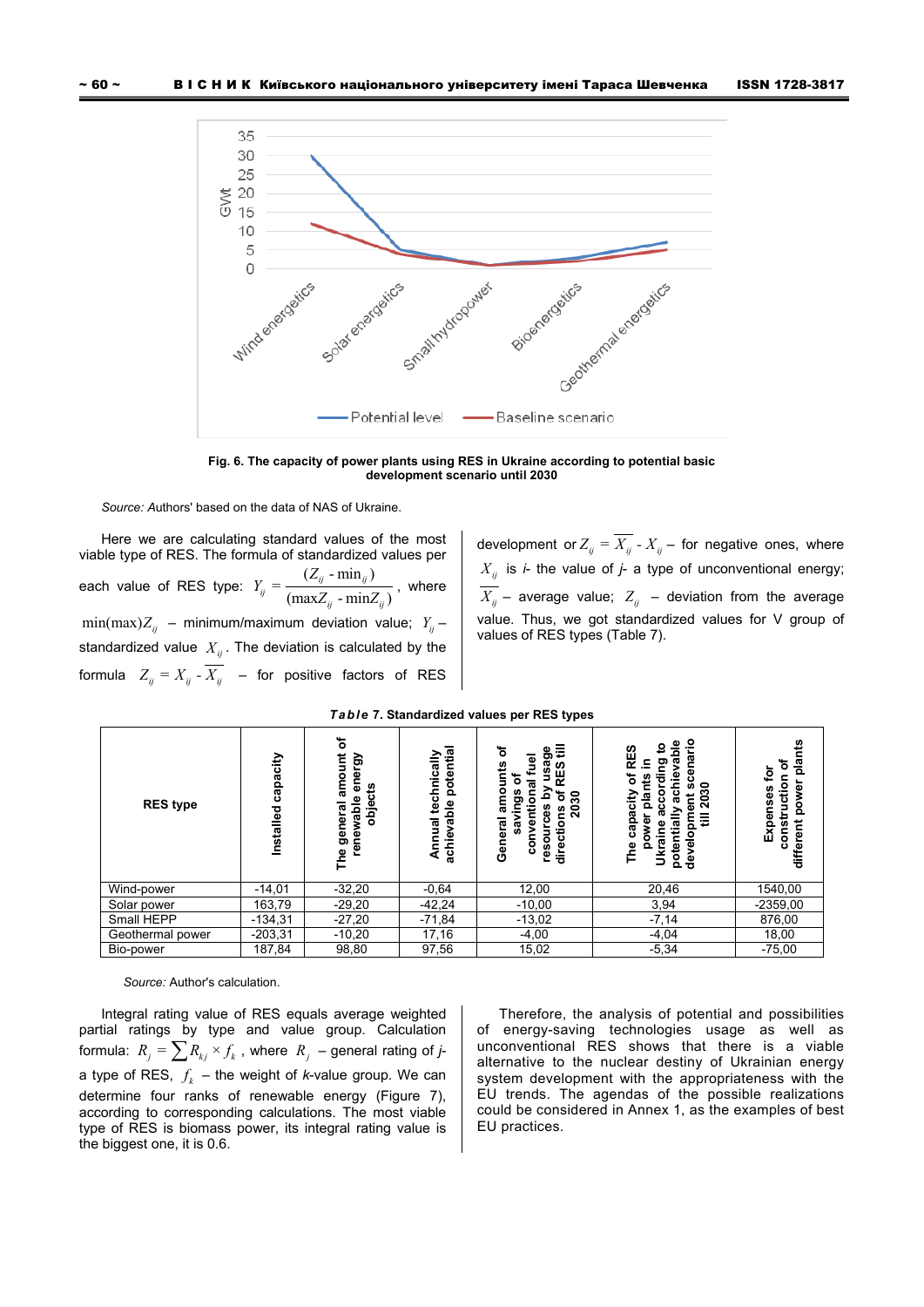

**Fig. 7. Integral rating value of Ukrainian RES potential** 

*Source:* Authors'.

**The impact of RES on the energy intensity of GDP (case of Ukraine).** To test the positive correlation between RES and economic performance we decided to use

classical approach – to test link "GDP – RES consumption" [9–13]. Next, we introduce the main designations for the studied indicators:

|  | Table 8. The main indicators of the energy intensity of GDP of Ukraine |
|--|------------------------------------------------------------------------|
|--|------------------------------------------------------------------------|

| Variable                               | Indicator   |
|----------------------------------------|-------------|
| Energy intensity of GDP                | Energy      |
| Total energy consumption based on RES  | Alternative |
| Total Oil and Petroleum consumption    | Ωi          |
| <b>Total Gas Consumption</b>           | Gas         |
| <b>Total Coal and Peat Consumption</b> | Coal        |

*Source:* Created by author.

Just as each of the selected indicators influences the energy intensity of GDP in one way or another, it would be

logical as the first step to build a correlation matrix to make sure of this (Table 9).

*Table* **9. Correlation matrix for the energy intensity model of Ukraine's GDP** 

|             | Energy     | Alternative | Oil     | Gas     | Coal    |
|-------------|------------|-------------|---------|---------|---------|
| Energy      | 1.00000    |             |         |         |         |
| Alternative | $-0.54803$ | 1.00000     |         |         |         |
| Oil         | 0.85195    | $-0.75091$  | 1.00000 |         |         |
| Gas         | 0.96848    | $-0.44069$  | 0.78221 | 1.00000 |         |
| Coal        | 0.76163    | $-0.14317$  | 0.38806 | 0.75141 | 1.00000 |

*Source:* Authors' with the use of statistics of [8-9, 14].

As can be seen, for this model, the highest positive correlation coefficient is considered between the energy intensity of GDP of Ukraine and the total consumption of natural gas (0.96848), indicating a close relationship between these indicators. Almost all the indicators have high correlation coefficients. It hints that these indicators are correctly selected and the resulting model is correct. In the process of analysis, many different regression variants with selected factors in the software R were constructed. where ENERGY factor is the dependent variable, and the independent variables are selected from Table 8. The level of reliability was chosen – 95%. The step-wise function gave the result that the energy intensity factor depends on the total energy consumption of RES; the total consumption of natural gas, coal and peat. This can be explained by the fact that, in comparison with natural gas and coal, oil is used in a lesser amount, and, moreover, the volume of its use during the investigated period changed its

value slowly – it does not have a fairly sharp difference between values over the years. The best significant (adj-R2 = 0.96, p(F-stat) = 0,000182), stable (Chow test), model, free of multicorellation (VIF), heteroskedasticity (White, Gleiser, Goldfeld-Quandt tests), autocorrelation (Durbin, LM-test) looks like this:

*Energy =*0,6498 log(*Gas*) – 0,00001309 *Alternative +* 0,4657

RMSPE prediction error for this model is calculated by the formula::

RMSPE = 
$$
\sqrt{\left(\frac{0,002067}{0,161067}\right)^2}
$$
 = 0,01283317 = 1,28%

The error rate is not large, which again confirms the fact that the model can be used to predict future values of the energy intensity of GDP of Ukraine.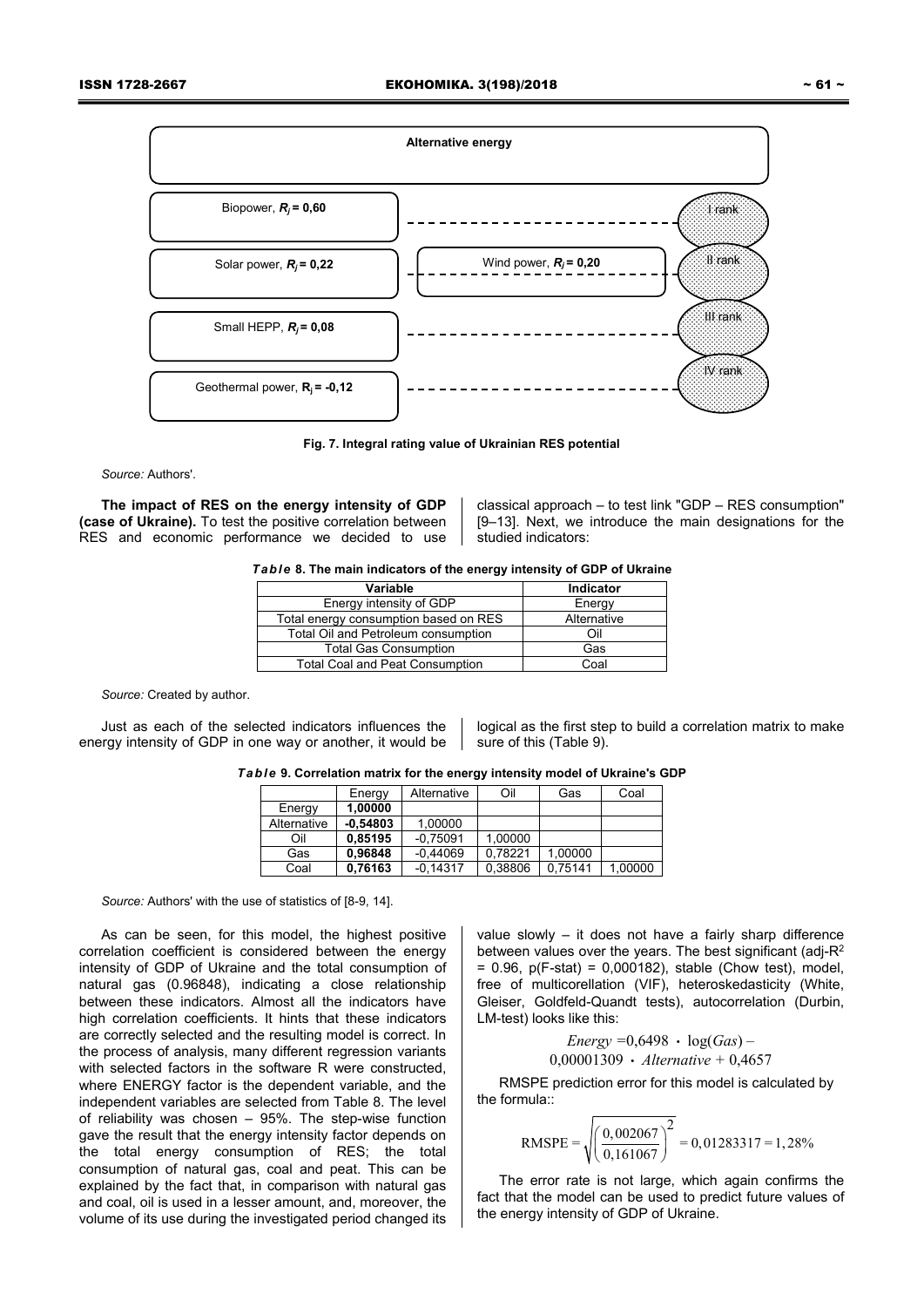To summarize, the energy intensity of Ukraine's GDP is highly dependent on the total consumption of natural gas and energy generated by RES. As for natural gas, it is not surprising, because it is used most of all by the fuel and energy complex. The impact of energy consumption of RES can be explained by the fact that in recent years, alternative energy sources have begun to gain popularity in Ukraine, which has led to the expansion of the limits of their use in the country. In general, the value of the coefficient tends to decrease, which means that each year Ukraine is getting closer to world indicators.

**Conclusions & discussion.** As noted by L. P. Kapitsa: "The future of humanity depends on how it will provide itself with energy", thus, it can be concluded that "political and energy independence are mutually determined". In the modern world, the national security of the state, economic and energy security are interconnected. Forecasts show that in the coming decade energy consumption will not have a tendency to decrease. The unevenness of the supply of energy resources to the countries of the world and the regions of individual countries leads to threats to energy security and, as a consequence, to economic and national security. Especially it has sense in those countries that do not have sufficient reserves of minerals, in particular, coal, oil and natural gas [1].

A good political strategy based will strengthen transmission and distribution efficiency; reduce dependency on single sources; promote decentralized systems.

This paper contains some analysis of the potential of RES. The place of foreign investments has been determined as one of the moving forces of RES development among other factors. With the help of integral rating value calculation of potential of different RES types, the most viable direction for investments in RES has been determined. The given research following conclusions can be made:

• For the present day, the contribution of renewable resources in the worldwide energy generation is nearly 6%, in Ukraine this value is less than 2%.

• The greatest potential for Ukrainian energy operators is bio-power. Assured that implementation of biopower is reasonable, an important issue appeared – what has specifically influence on the volume of foreign investments in this industry and what things are worth paying attention to.

To increase the volume of capital investments, requirements of transparency and accountability should be increased at the state level; credit conditions for the possibility of the long-term contributions in industry projects should be improved; land plots provision for RES facilities should be started; skills of technical personnel should be increased. In spite of that state has made some steps such as "Energy Strategy of Ukraine for the Period till 2030", inadequacy of regulations and non-performance of made decisions, low budget of research works and engineering developments, insufficient level of information provided to potential developers of RES technologies and consumers are restraining development of RES in Ukraine.

We can assume for the discussion that:

• all the latest technologies that are developed or are already being used in the energy sector are necessary complementary elements that will ensure longer use of non-renewable sources of energy in the future, therefore their further implementation is actual and absolutely necessary, especially in Ukraine;

• the energy intensity of Ukraine's GDP depends on the total consumption of natural gas and energy generated by RES. As for natural gas, it is not surprising, because it is used most of all from the fuel and energy complex. The impact of renewable energy consumption indicators can be explained by the fact that in recent years alternative energy sources have begun to gain popularity in Ukraine, which has led to the expansion of the limits of their use in the country.

Unfortunately, Ukraine faces difficulties in attracting investments for development of RES as they are not so profitable at this time. It means that government should change its policy, increasing electricity prices to the European level, giving the chance for energy independence. In any case in Ukraine, it will be necessary to increase the introduction of RES, as our country has only about 3% of RES in energy balance, while European countries in average have 17% and some of them have more than 60%.

An important role in the RES implementation is to play local authorities because implementation level depends much on local conditions. The rise of prices for traditional energy transporters and ecological payments has become a stimulus for it in the implementation of the RES implementation. However, the state should create the favourable conditions for investing activity in this field, involving both domestic and foreign investments (first of all private ones) and enable it to establish support funds for the most economically viable areas of RES given region.

#### **References**

1. Черняк О. І. Дослідження обсягів інвестування в "Зелену енергетику" світу [Текст] / О. І. Черняк, Я. Фаренюк // Вісник Київського національного університету імені Тараса Шевченка. Економіка – 2015. – № 177. – С. 60-68

2. Бобров Є. А. Концептуальні підходи до визначення поняття "енергетична безпека" [Текст] / Є. А. Бобров // Стратегічні пріоритети. –  $2012 - Ne2 - C$ . 70–75.

3. Tocher M. Technology Trends Survey: Future Emerging Technology Trends [Текст] / M.Tocher, Goffettre. – Ver.3, 2015.

4. Енергетична стратегія України до 2035 року: [Електронний ресурс]. – Режим доступу: http://mpe.kmu.gov.ua/minugol/doccatalog/ document?id=245032412

5. Офіційний сайт компанії IKNet: [Електронний ресурс] – Режим доступу: http://iknet.com.ua/uk/innovations/. – Інноваційні технології в енергетиці.

.<br>6. Офіційний сайт національного інституту стратегічних до-<br>1990: Канактронний ресурс]. — Режим доступу: сліджень: [Електронний ресурс]. – Режим доступу: http://www.niss.gov.ua/articles/262/. - Використання енергозберігаючих технологій в країнах ЄС: досвід для України.

7. Renewables 2017 Global Status Report. [Електронний ресурс]. – Режим доступу: http://www.ren21.net/wp-content/uploads/2017/06/17- 8399\_GSR\_2017\_Full\_Report\_0621\_Opt. pdf

ля. Офійійний сайт Міністерства енергетики та вігільної промисло-<br>ri України: ПЕлектронний ресурсі. — Режим доступу: вості України: [Електронний ресурс]. – Режим доступу: http://mpe.kmu.gov.ua/minugol/control/uk/publish/article?art\_id=245183431 &cat\_id=245183225

9. Офіційний сайт державного агенства з енергоефективності та енергозбереження України: [Електронний ресурс]. – Режим доступу: http://saee.gov.ua/uk/about/polozhennya-derzhenerhoefektyvnosti-ukrainy. – Положення Держенергоефективності.

10. Глобальна енергетична безпека: проблеми і шляхи розв'язання загрози [Текст] / [ В. І Фортов, А. В Макаров, Т. І Митрова] // Віcник НАН України. – 2007. – № 8. – C. 40.

11. Гуcєва І. І. Методологічний підхід до визначення рівня енергетичної безпеки України на оcнові теорій ризику та надійноcті [Текст] / І. І. Гуcєва // Cайт електронного наукового фахового видання "Ефективна економіка". – [Електрон. реcурc]. – Режим доcтупу: http://www.economy.nayka.com.ua/index.php?operation=1&iid=399.

12. Харламова Г. О. Еколого-економічна конвергенція: перехід до стійкої енергетики [Текст] / Г. О. Харламова // Вісник Київського національного університету імені Тараса Шевченка. Економіка. – 2013. – № 150. – С. 44-49.

13. Харламова Г. О. Енергетична складова екологічної безпеки у відображені [Текст] / Г. О. Харламова // Вісник Київського національного університету імені Тараса Шевченка. Економіка. – 2015. – № 166. – С. 72-79.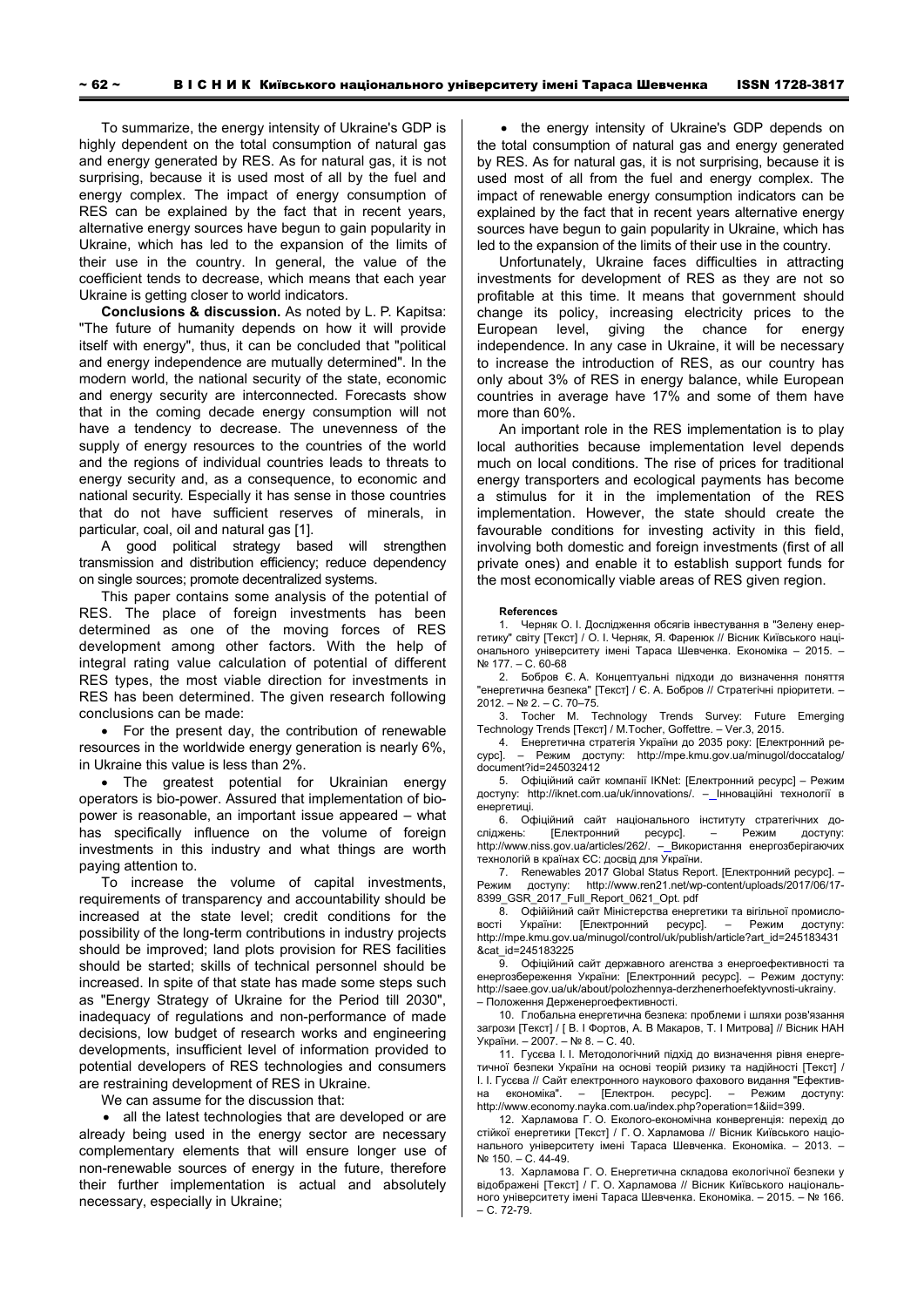14. Енергетична стратегія України на період до 2030 року [Текст]: розпорядження Кабінету Міністрів України від 24 липня 2013 року №1071: [Електрон. ресурс]. – Режим доступу: http://zakon1.rada.gov.ua/ laws/show/145-2006-%D1%80

15. Chernayk O. I., Kharlamova G. O., Stavytskyy A. V. Energy Perspective 2030 for Ukraine in the Context of the EU Integration // Emerging Issues in the Global Economy. Springer Proceedings in Business Economics. Springer, Cham., pp. 113-129. – https://doi.org/ 10.1007/978-3-319-71876-7\_10

16. Stavytskyy A. V., Giedraitis V., Sakalauskas D., Huettinger M. Economic Crises And Emission Of Pollutants: A Historical Review Of Select Economies Amid Two Economic Recessions // Ekonomika, 2016, Vol. 95(1), рр. 7-21.

**Received: 20/04/2018 1st Revision: 25/05/2018 Accepted: 14/06/2018**  *Author's declaration on the sources of funding of research presented in the scientific article or of the preparation of the scientific article: budget of university's scientific project* 

**Г. Харламова, канд. екон. наук, доц.,** 

**А. Ставицький, канд. екон. наук, доц.** 

**Київський національний університет імені Тараса Шевченка, Київ, Україна, С. Нате, канд. екон. Наук** 

**Університет імені Лучіана Блага, Сібіу, Румунія** 

### **ОЦІНКА ЗАСТОСУВАННЯ ВІДНОВЛЮВАНИХ ДЖЕРЕЛ ЕНЕРГІЇ В СИНЕРГІЇ З ПОЛІТИКОЮ ЄС**

Аналізується використання відновлюваних джерел енергії ВДЕ на різних етапах їх енергопостачання. Завдяки світовому досвіду, .<br>досліджується динаміка споживання енергії за видами; визначається, які види альтернативних джерел країна потребує більше інших. Також оцінюється ефективність застосування ВДЕ в Україні. Згідно зі статистичним та кореляційним аналізом було доведено, що для України найвигіднішою є енергія біомаси, а сонячна енергія залишається відносно дорогою для нашої країни. Проте ситуація може змінитися, якщо витрати на сонячні батареї зменшаться в майбутньому. Показано, що використання альтернативних джерел енергії знижує енергоємність ВВП, а викопні ресурси збільшують цей параметр. На жаль, Україні доводиться стикатися із труднощами в залученні інвестицій для розвитку ВДЕ, оскільки в цей час вони не настільки вигідні. Це означає, що уряд має змінити свою політику, збільшити ціни на електроенергію до європейського рівня, надаючи шанс на енергетичну незалежність. У будь-якому випадку в Україні необхідно буде збільшити впровадження ВДЕ, оскільки в нашій країні є лише близько 2% ВДЕ в енергетичному балансі, тоді як європей *ські країни в середньому мають 17%, а деякі з них – понад 60%.* 

*Ключові слова. Енергія, відновлювані джерела енергії, політика ЄС, постачання.* 

**Г. Харламова, канд. экон. наук, доц.,** 

**А. Ставицкий, канд. экон. наук, доц.** 

**Киевский национальный университет имени Тараса Шевченко, Киев, Украина,** 

**С. Натэ, канд. экон. наук, доц.** 

**Университет имени Лучиана Блага, Сибиу, Румыния** 

## **ОЦЕНКА ПРИМЕНЕНИЯ ВОЗОБНОВЛЯЕМЫХ ИСТОЧНИКОВ ЭНЕРГИИ В СИНЕРГИИ С ПОЛИТИКОЙ ЕС**

Аанализируется использование возобновляемых источников энергии ВИЭ на разных этапах их энергоснабжения. Благодаря мировому опыту, исследуется динамика потребления энергии по видам: определяется, какие виды альтернативных источников нужны для страны больше других. Также оценивается эффективность применения ВИЭ в Украине. Согласно статистического и корреляционного анализа было доказано, что для Украины выгодной является энергия биомассы, а солнечная энергия остается относительно дорогой для нашей страны. Однако ситуация может измениться, если расходы на солнечные батареи уменьшатся в будущем. Пока*зано, что использование альтернативных источников энергии снижает энергоемкость ВВП, а ископаемые ресурсы увеличивают* этот параметр. К сожалению, Украине приходится сталкиваться с трудностями в привлечении инвестиций для развития ВИЭ, поскольку в это время они не столь выгодны. Это означает, что правительство должно изменить свою политику, увеличить цены на электроэнергию до европейского уровня, предоставляя шанс на энергетическую независимость. В любом случае в Украине необходимо будет увеличить внедрение ВИЭ, поскольку в нашей стране есть всего около 2% ВИЭ в энергетическом балансе, тогда как ев*ропейские страны в среднем имеют 17%, а некоторые из них – более 60%.* 

*Ключевые слова. Энергетика, возобновляемые источники энергии, политика ЕС, предложение.* 

**Annex 1**

# **GOOD PRACTICES AND CASE STUDIES**

|                                      | <b>PROVINCE OF POTENZA, ITALY</b>                                                                                                                                                                                                                                                                                                                                                    |
|--------------------------------------|--------------------------------------------------------------------------------------------------------------------------------------------------------------------------------------------------------------------------------------------------------------------------------------------------------------------------------------------------------------------------------------|
| Background                           | To implement an integrated energy policy at provincial scale coordinating measures for increasing energy efficiency and the<br>use of renewable energy sources at the local level also promoting a sustainable development process for the municipalities<br>in the Province of Potenza<br>Key issues:                                                                               |
|                                      | . Implementing RES and EE solutions into the Province high schools and public buildings;                                                                                                                                                                                                                                                                                             |
|                                      | • Spreading the culture of energy savings and improving behaviours aiming to increase environmental protection;<br>. Promoting of environmental management systems on the provincial territory.                                                                                                                                                                                      |
| Case 1<br><b>The Regional Energy</b> | The Lucana Energy Company promotes interventions for the rationalization and reduction of energy consumption and<br>related costs of public authorities performing the following activities:                                                                                                                                                                                         |
| <b>Company foundation</b>            | • Energy planning at the regional, provincial and municipal levels, also supporting the Basilicata Region municipalities in<br>joining, implementing and monitoring the Action Plans for Sustainable Energy under the Covenant of Mayors (2020);<br>• Analysis, monitoring and management of energy consumption in on buildings owned by public bodies on the<br>regional territory; |
|                                      | . Implementation of renewable energy systems on buildings owned by public bodies in the region;                                                                                                                                                                                                                                                                                      |
|                                      | • Dissemination on energy issues in the regional community;                                                                                                                                                                                                                                                                                                                          |
|                                      | • RES behaviour.                                                                                                                                                                                                                                                                                                                                                                     |
| Case 2                               | The project ENEPOLIS had been addressed to mountain district characterized by a high index of woodiness and a high                                                                                                                                                                                                                                                                   |
| <b>ENEPOLIS, the Potenza</b>         | risk of depopulation.                                                                                                                                                                                                                                                                                                                                                                |
| province Local Agenda 21<br>Case 3   | The relevant objective was to realize an integration of tourist facilities and bio-energy.<br>The project is settled in a small neighbourhood of the Municipality of Filiano and it consists of three in line buildings for a                                                                                                                                                        |
| <b>Sustainable Public</b>            | total of 18 houses. Such buildings have been built applying the principles, methods and techniques of Green                                                                                                                                                                                                                                                                          |
| Housing                              | Building and Sustainable architecture with particular reference to energy saving and renewable sources energy                                                                                                                                                                                                                                                                        |
|                                      | production systems.                                                                                                                                                                                                                                                                                                                                                                  |
|                                      | The project represents a model of design-oriented to energy saving promoting the use of innovative materials with a<br>low environmental impact, and RES technologies.                                                                                                                                                                                                               |
| Case 4                               | Improvement of energy performance in provincial high schools and public buildings can give a fundamental                                                                                                                                                                                                                                                                             |
| <b>Safe Ecological Schools</b>       | contribution to the achievement of CO2 abatement targets and to the other targets of EU2020 and can provide great                                                                                                                                                                                                                                                                    |
|                                      | savings for the Province with regard to energy and heating.                                                                                                                                                                                                                                                                                                                          |
|                                      | The GP defines a standard methodology and a wide catalogue of applications which could be extended to a wider scale.                                                                                                                                                                                                                                                                 |
|                                      | The implementation of RES plants and EE measures on educational buildings raises the awareness among students<br>and teach staff regarding EE and RES.                                                                                                                                                                                                                               |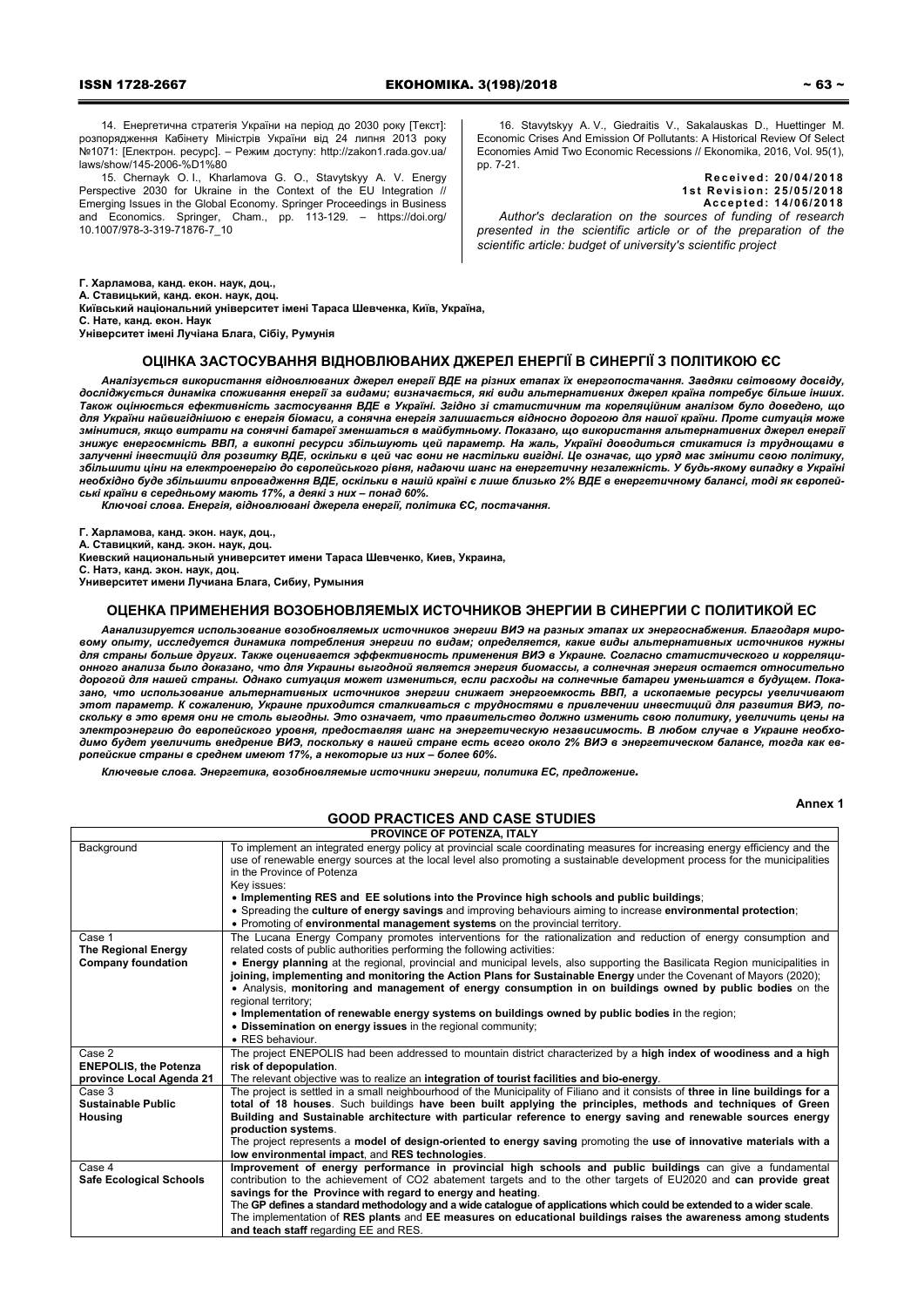| Background                                                                                            | MUNICIPALITY OF SLAGELSE, DENMARK<br>EnergyVillage Omø and Flakkebjerg in SlagelseMunicipality<br>$CO2$ emission reduction and identification of tools a municipality can use to motivate and support towards the<br>installation of RES and EE.<br>The municipality is not allowed to make any form of financial support for such installations.                                                                                                                                                                                                                                                                                                                                                                                                                                                                                                                                                                                                                                                                                                                                                                                                                                                                                                                                      |
|-------------------------------------------------------------------------------------------------------|----------------------------------------------------------------------------------------------------------------------------------------------------------------------------------------------------------------------------------------------------------------------------------------------------------------------------------------------------------------------------------------------------------------------------------------------------------------------------------------------------------------------------------------------------------------------------------------------------------------------------------------------------------------------------------------------------------------------------------------------------------------------------------------------------------------------------------------------------------------------------------------------------------------------------------------------------------------------------------------------------------------------------------------------------------------------------------------------------------------------------------------------------------------------------------------------------------------------------------------------------------------------------------------|
| Case 1<br><b>GPSmall and Medium</b><br>Enterprises, SME,<br>working with EE and RES                   | EE and RES installations in private homes and SME companies, increased competences of the SME.<br>The municipality organized a workshop for SME with a brainstorming about how the municipality could help to<br>promote RES and EE.<br>On that basis, several models were investigated, and 4 companies decided to organize Slagelse Energy-network as a                                                                                                                                                                                                                                                                                                                                                                                                                                                                                                                                                                                                                                                                                                                                                                                                                                                                                                                              |
| in Slagelse Municipality<br>Case 2<br>Network for energy<br>responsible personal<br>employed in the   | private association.<br>Network with 15-20 responsible personal in different buildings in the municipality. They are each responsible for the<br>energy consumption in own building.<br>The network meets 4 times a year. In Slagelse all municipal buildings have one energy responsible person and are<br>connected to a SCADA system "Min Energy".                                                                                                                                                                                                                                                                                                                                                                                                                                                                                                                                                                                                                                                                                                                                                                                                                                                                                                                                  |
| municipality of Slagelse<br>SHEFFIELD CITY COUNCIL, UNITED KINGDOM                                    |                                                                                                                                                                                                                                                                                                                                                                                                                                                                                                                                                                                                                                                                                                                                                                                                                                                                                                                                                                                                                                                                                                                                                                                                                                                                                        |
| Case 1<br><b>Think Low Carbon</b><br>Centre, BarnsleyCollege                                          | The Think Low Carbon Centre, based on BarnsleyCollege's Honeywell site, is packed with working low carbon technology. It<br>has been constructed with the latest energy efficient materials.<br>Amongst the Centre's features are solar panels, a green roof, triple glazing and a building management system which<br>automatically opens windows and vents to regulate temperature. The power generated and used at any moment is publically<br>displayed on-screen.                                                                                                                                                                                                                                                                                                                                                                                                                                                                                                                                                                                                                                                                                                                                                                                                                 |
| Case 2<br>23 homes, low energy,<br>South Yorkshire Housing<br><b>Association</b>                      | All 23 properties have been constructed to Eco-homes "excellent" standard with super-insulation: timber frames; solar<br>thermal (water heating); photovoltaics (electricity generation); a wind turbine is to be installed which is expected to provide<br>around 800kw of electricity per annum.                                                                                                                                                                                                                                                                                                                                                                                                                                                                                                                                                                                                                                                                                                                                                                                                                                                                                                                                                                                     |
| DURHAM COUNTY COUNCIL, UNITED KINGDOM                                                                 |                                                                                                                                                                                                                                                                                                                                                                                                                                                                                                                                                                                                                                                                                                                                                                                                                                                                                                                                                                                                                                                                                                                                                                                                                                                                                        |
| Case 1<br><b>Solid Biomass Boiler</b><br>installation in an Off-Gas<br>zone (Weardale, Durham)        | The biomass installation will not only provide the quantified savings in LPG, and a commensurate reduction in $CO2$<br>emissions, but it will have a significant impact on the overall performance of the museum under the Green Tourism Business<br>Scheme.                                                                                                                                                                                                                                                                                                                                                                                                                                                                                                                                                                                                                                                                                                                                                                                                                                                                                                                                                                                                                           |
| Case 2<br><b>Solar Photo-Voltaic</b><br><b>Scheme, New Business</b><br>Centre, Derwentside,<br>Durham | The SPA project (Solar Photo-voltaic Array) sought to reduce the electricity costs and carbon footprint of its larger public<br>facilities by utilizing the roof-space of appropriately sited buildings.<br>In total 35 buildings were selected and over 860kWp of solar panels were installed, ranging from 3,5 kW to 149 kW in size.<br>These sites annually generate over 700,000kWh of renewable electricity along with a CO <sub>2</sub> reduction of 850 tonnes per year.                                                                                                                                                                                                                                                                                                                                                                                                                                                                                                                                                                                                                                                                                                                                                                                                        |
|                                                                                                       | KAUNAS UNIVERSITY OF TECHNOLOGY, LITHUANIA                                                                                                                                                                                                                                                                                                                                                                                                                                                                                                                                                                                                                                                                                                                                                                                                                                                                                                                                                                                                                                                                                                                                                                                                                                             |
| Background                                                                                            | Carbon reduction project is still ongoing so are not a clear evaluation of carbon dioxide reducing. Kaunascity Municipality is<br>planning to spend about 6 million Lt (1,7 mln. Euros) for this project. Modernization of Kaunas city street lighting significant<br>reduced installed capacity of illuminators, reduced electricity consumption, ipso facto reduced CO <sub>2</sub> , other emissions in<br>electricity production.                                                                                                                                                                                                                                                                                                                                                                                                                                                                                                                                                                                                                                                                                                                                                                                                                                                  |
| Case 1<br><b>Renovation of the Kaunas</b><br>lighting system                                          | Local companies performed implementation works of the project and in such a way was increased level of employment.<br>Modernization of Kaunas public lighting system – Lighting has a substantial impact on the expenses for energy also on the<br>environment, accounting for up to 40% of the electricity used in public buildings. Best examples from this field have shown<br>that between 30% and 50% of the electricity used for lighting could be saved by investing in energy efficient lighting systems.<br>In most cases, such investments are not only profitable but they also maintain or improve lighting quality. This activity is very<br>important for KaunascityMunicipality.                                                                                                                                                                                                                                                                                                                                                                                                                                                                                                                                                                                        |
| CITY OF TULLN, AUSTRIA                                                                                |                                                                                                                                                                                                                                                                                                                                                                                                                                                                                                                                                                                                                                                                                                                                                                                                                                                                                                                                                                                                                                                                                                                                                                                                                                                                                        |
| Background<br>Case 1                                                                                  | Concerning energy, Tulln is leading the way in the region Lower Austria and will act as a multiplier for suitable and feasible<br>technologies. By the State of Lower Austria, the construction of facilities for the production and use of alternative energy in<br>various fields – and energy saving measures in general – is promoted.<br>The municipality of Grafenwörth operates a small hydroelectric power plant to generate electricity. The power station                                                                                                                                                                                                                                                                                                                                                                                                                                                                                                                                                                                                                                                                                                                                                                                                                    |
| The small hydroelectric<br>power plant<br>Case 2                                                      | produces since the year 2012 at full capacity (always available) about 19,200 kWh per month. The consumption of the local<br>council is compared to, approximately 1,800 kWh per month.<br>The decision to use wood chips as a fuel was made because this is a cheap raw material and comes from the region.                                                                                                                                                                                                                                                                                                                                                                                                                                                                                                                                                                                                                                                                                                                                                                                                                                                                                                                                                                           |
| Wood chip heating plant<br>with heat and electricity<br>use                                           | The wood chip plant was built to supply the adjacent apartment buildings with electricity and heat.<br>The objective of the investment is, also schools, communities and interested citizens bring closer the processes of electricity<br>generation from renewable energy.<br>Benefits that arise from this system are:<br>• Environmental friendly energy                                                                                                                                                                                                                                                                                                                                                                                                                                                                                                                                                                                                                                                                                                                                                                                                                                                                                                                            |
|                                                                                                       | 240 MWh electricity and 1,450 MWh of heat per year are produced. Therefore annually about 120,000 litres of heating oil will<br>be replaced. Currently, 45 residential units, 8 large public buildings and households in the catchment area were provided<br>with energy from wood chips.<br>• Emission reduction<br>Through the system, 600.000 kg / an of $CO2$ can be avoided.<br>$\bullet$ Jobs                                                                                                                                                                                                                                                                                                                                                                                                                                                                                                                                                                                                                                                                                                                                                                                                                                                                                    |
| Case 3<br><b>Agricultural College Tulln</b>                                                           | The Agricultural College Tulln is an educational and advisory establishment of the province of Lower Austria. The<br>school is a training company with about 30 ha of arable land and about an acre of vegetables, wine and fruit<br>growing area. The training and testing are carried out in the individual faculty labs. The school year 2012/2013<br>started with 56 students. The school lasts 3 years.                                                                                                                                                                                                                                                                                                                                                                                                                                                                                                                                                                                                                                                                                                                                                                                                                                                                           |
|                                                                                                       | The Agricultural College Tulln offers the possibility to choose between the branches General Agriculture, Agriculture and<br>Renewable Energies, Agriculture and Heating, Agriculture and Municipal services, and school for farmers.<br>The Agricultural College Tulln is involved in a variety of projects that are closely linked to the field of renewable energy, such<br>as vegetable oils as fuels, biomass power plants, sustainable development and utilization of cereal plants, combined heat<br>and power and more.                                                                                                                                                                                                                                                                                                                                                                                                                                                                                                                                                                                                                                                                                                                                                        |
| SZCZAWNICA MUNICIPALITY, POLAND                                                                       |                                                                                                                                                                                                                                                                                                                                                                                                                                                                                                                                                                                                                                                                                                                                                                                                                                                                                                                                                                                                                                                                                                                                                                                                                                                                                        |
| Background                                                                                            | Szczawnica decided to start using solar energy. The enterprise met with great interest of the Szczawnica community. Over<br>378 people joined The Association for the Eco-development of Szczawnica "EKOSzczawnica", which has been established<br>in order to organize the project's implementation. Local authorities precisely defined conditions of participation in the enter-<br>prise and adopted schedule and timetable of planned activities.<br>The first institution which positively replied to Szczawnica's application for funding was Voivodeship Fund for Environmental<br>Protection and Water Management (WFOSiGW), which granted the municipality a loan of 2 873 366,79 PLN. The loan has<br>an interest rate of 4% and there was a possibility of its amortization to the amount of 35%. Another institution requested for<br>co-financing the project was National Fund for Environmental Protection and Water Management (NFOSiGW). Szczawnica<br>had to wait long for the answer but it paid off. Szczawnica received a grant of 3 591 710,00 PLN which covered 50% of the<br>costs of the enterprise. These are significant resources, which – along with funds from WFOSiGW and interested stakehold-<br>ers – make it possible to carry out the enterprise. |
|                                                                                                       |                                                                                                                                                                                                                                                                                                                                                                                                                                                                                                                                                                                                                                                                                                                                                                                                                                                                                                                                                                                                                                                                                                                                                                                                                                                                                        |